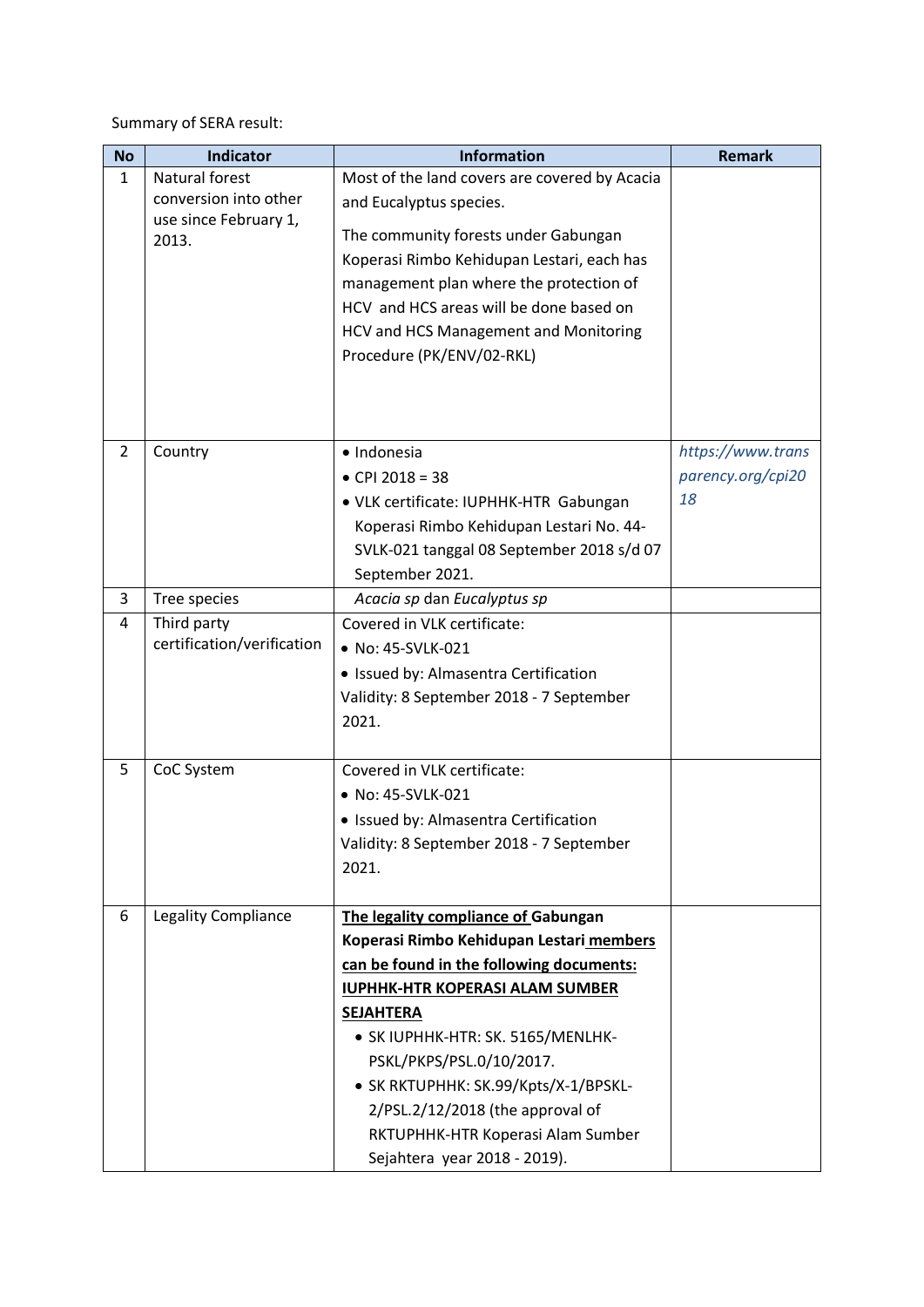| <b>No</b> | <b>Indicator</b>                                | <b>Information</b>                                                        | <b>Remark</b> |
|-----------|-------------------------------------------------|---------------------------------------------------------------------------|---------------|
|           |                                                 | <b>IUPHHK-HTR KOPERASI RIMBO KARIMAH</b>                                  |               |
|           |                                                 | <b>PERMAI</b>                                                             |               |
|           |                                                 | • SK IUPHHK-HTR: SK.5167/MENLHK-                                          |               |
|           |                                                 | PSKL/PKPS/PSL.0/10/2017.                                                  |               |
|           |                                                 | • SK RKTUPHHK: SK.103/Kpts/X-1/BPSKL-                                     |               |
|           |                                                 | 2/PSL.2/12/2018 (the approval of                                          |               |
|           |                                                 | RKTUPHHK-HTR Koperasi Rimbo Karimah                                       |               |
|           |                                                 | Permai year 2018 - 2019).                                                 |               |
|           |                                                 | <b>IUPHHK-HTR KOPERASI PAJAR HUTAN</b>                                    |               |
|           |                                                 | <b>KEHIDUPAN</b>                                                          |               |
|           |                                                 | · SK. IUPHHK-HTR: SK. 5169/MenLHK-                                        |               |
|           |                                                 | PSKL/PKPS/PSL.0/10/2017                                                   |               |
|           |                                                 | • SK RKTUPHHK: SK.102/Kpts/X-1/BPSKL-                                     |               |
|           |                                                 | 2/PSL.2/12/2018 (the approval of                                          |               |
|           |                                                 | RKTUPHHK-HTR Koperasi Pajar Hutan                                         |               |
|           |                                                 | Kehidupan year 2018 - 2019).                                              |               |
|           |                                                 | <b>IUPHHK-HTR KOPERASI HIJAU TUMBUH</b>                                   |               |
|           |                                                 | <b>LESTARI</b>                                                            |               |
|           |                                                 | • SK. IUPHHK-HTR: SK. 5168/MENLHK-                                        |               |
|           |                                                 | PSKL/PKPS/PSL.0/10/2017                                                   |               |
|           |                                                 | · SK RKTUPHHK: SK.101/Kpts/X-1/BPSKL-                                     |               |
|           |                                                 | 2/PSL.2/12/2018 (the approval of                                          |               |
|           |                                                 | RKTUPHHK-HTR Koperasi Hijau Tumbuh                                        |               |
|           |                                                 | Lestari year 2018 - 2019).                                                |               |
|           |                                                 | <b>IUPHHK-HTR KOPERASI ALAM TUMBUH</b>                                    |               |
|           |                                                 | <b>HIJAU</b>                                                              |               |
|           |                                                 | • SK. IUPHHK-HTR: SK.5166/MENLHK-                                         |               |
|           |                                                 | PSKL/PKPS/PSL.0/10/2017                                                   |               |
|           |                                                 | • SK RKTUPHHK: SK.100/Kpts/X-1/BPSKL-                                     |               |
|           |                                                 | 2/PSL.2/12/2018 (the approval of                                          |               |
|           |                                                 | RKTUPHHK-HTR Koperasi Alam Tumbuh                                         |               |
|           |                                                 | Hijau year 2018 - 2019).                                                  |               |
| 7         | <b>HCV/HCS</b> protection                       | • There is policy in OHS and Environment.                                 |               |
|           |                                                 | • There is an HCV-HCS Management and Monitoring                           |               |
|           |                                                 | Procedure (PK/ENV/02-RKL).                                                |               |
|           |                                                 | Each of the community forests under Gabungan                              |               |
|           |                                                 | Koperasi Rimbo Kehidupan Lestari has a                                    |               |
|           |                                                 | management plan based on the land cover                                   |               |
| 8         |                                                 | type and condition.<br>• Protection of protected species is done based on |               |
|           | Species protection as<br>listed within the IUCN | HCV-HCS Management and Monitoring Procedure                               |               |
|           | red list of Critical                            | (PK/ENV/02-RKL). This is done both in production                          |               |
|           | <b>Endangered Species and</b>                   | forest area as well as in conservation areas.                             |               |
|           | Convention on                                   |                                                                           |               |
|           | International Trade in                          |                                                                           |               |